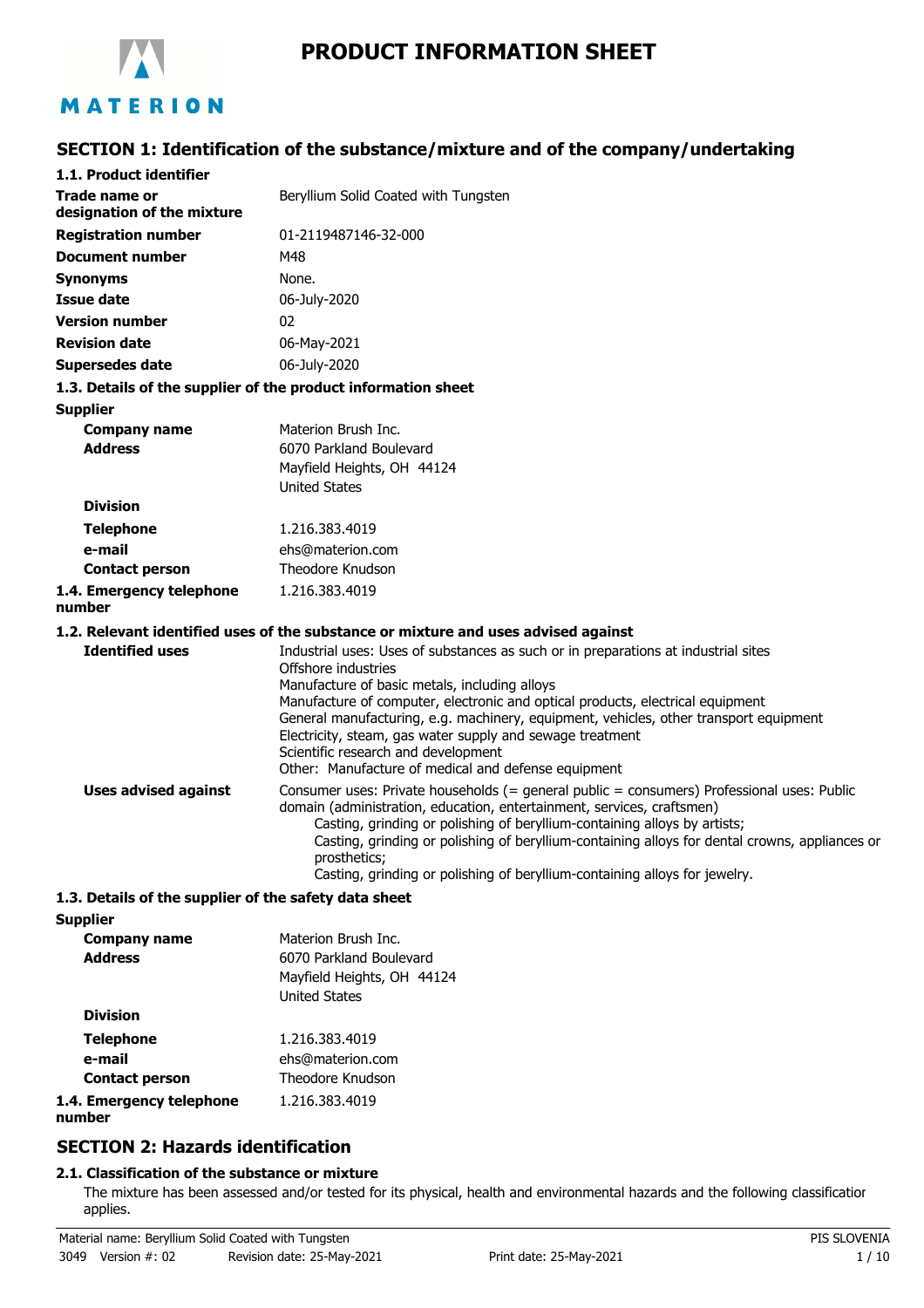## **Classification according to Regulation (EC) No 1272/2008 as amended**

| <b>Health hazards</b>                                 |             |                                                                                                                    |
|-------------------------------------------------------|-------------|--------------------------------------------------------------------------------------------------------------------|
| Carcinogenicity                                       | Category 1B | H350i - May cause cancer by<br>inhalation.                                                                         |
| Specific target organ toxicity - repeated<br>exposure | Category 1  | H372 - Causes damage to organs<br>(respiratory system) through<br>prolonged or repeated exposure by<br>inhalation. |

**Hazard summary** Causes damage to organs through prolonged or repeated exposure. May cause cancer. Causes damage to organs (respiratory system) through prolonged or repeated exposure by inhalation. Prolonged exposure may cause chronic effects. Occupational exposure to the substance or mixture may cause adverse health effects.

## **2.2. Label elements**

## **Label according to Regulation (EC) No. 1272/2008 as amended**

**Contains:** Beryllium, Tungsten

**Hazard pictograms**



| Signal word              | Danger                                                                                                |
|--------------------------|-------------------------------------------------------------------------------------------------------|
| <b>Hazard statements</b> |                                                                                                       |
| H350i                    | May cause cancer by inhalation.                                                                       |
| H372                     | Causes damage to organs (respiratory system) through prolonged or repeated exposure by<br>inhalation. |
|                          |                                                                                                       |

#### **Precautionary statements Prevention**

|                                                     | Minimise dust generation and accumulation.                                                          |  |
|-----------------------------------------------------|-----------------------------------------------------------------------------------------------------|--|
| P <sub>201</sub>                                    | Obtain special instructions before use.                                                             |  |
| P <sub>202</sub>                                    | Do not handle until all safety precautions have been read and understood.                           |  |
| Do not breathe dust/fume.<br>P <sub>260</sub>       |                                                                                                     |  |
| Wash thoroughly after handling.<br>P <sub>264</sub> |                                                                                                     |  |
| P <sub>270</sub>                                    | Do not eat, drink or smoke when using this product.                                                 |  |
| P <sub>271</sub>                                    | Use only outdoors or in a well-ventilated area.                                                     |  |
| P <sub>272</sub>                                    | Contaminated work clothing should not be allowed out of the workplace.                              |  |
| P <sub>280</sub>                                    | Wear protective gloves/protective clothing/eye protection/face protection.                          |  |
| <b>Response</b>                                     |                                                                                                     |  |
| P330                                                | Rinse mouth.                                                                                        |  |
| $P302 + P350$                                       | If on skin: Wash with plenty of water.                                                              |  |
| $P304 + P340$                                       | IF INHALED: Remove person to fresh air and keep comfortable for breathing.                          |  |
| $P308 + P313$                                       | If exposed or concerned: Get medical advice/attention.                                              |  |
| $P342 + P311$                                       | If experiencing respiratory symptoms: Call a poison centre/doctor.                                  |  |
| P320                                                | Specific treatment is urgent (see this label).                                                      |  |
| $P333 + P313$                                       | If skin irritation or rash occurs: Get medical advice/attention.                                    |  |
| $P362 + P364$                                       | Take off contaminated clothing and wash it before reuse.                                            |  |
| <b>Storage</b>                                      |                                                                                                     |  |
| $P403 + P233$                                       | Store in a well-ventilated place. Keep container tightly closed.                                    |  |
| P405                                                | Store locked up.                                                                                    |  |
| <b>Disposal</b>                                     |                                                                                                     |  |
| P501                                                | Dispose of contents/container in accordance with local/regional/national/international regulations. |  |
| <b>Supplemental label</b><br><b>information</b>     | For further information, please contact the Product Stewardship Department at +1.216.383.4019.      |  |
| 2.3. Other hazards                                  | Not a PBT or vPvB substance or mixture.                                                             |  |
|                                                     |                                                                                                     |  |

# **SECTION 3: Composition/information on ingredients**

**3.2. Mixtures**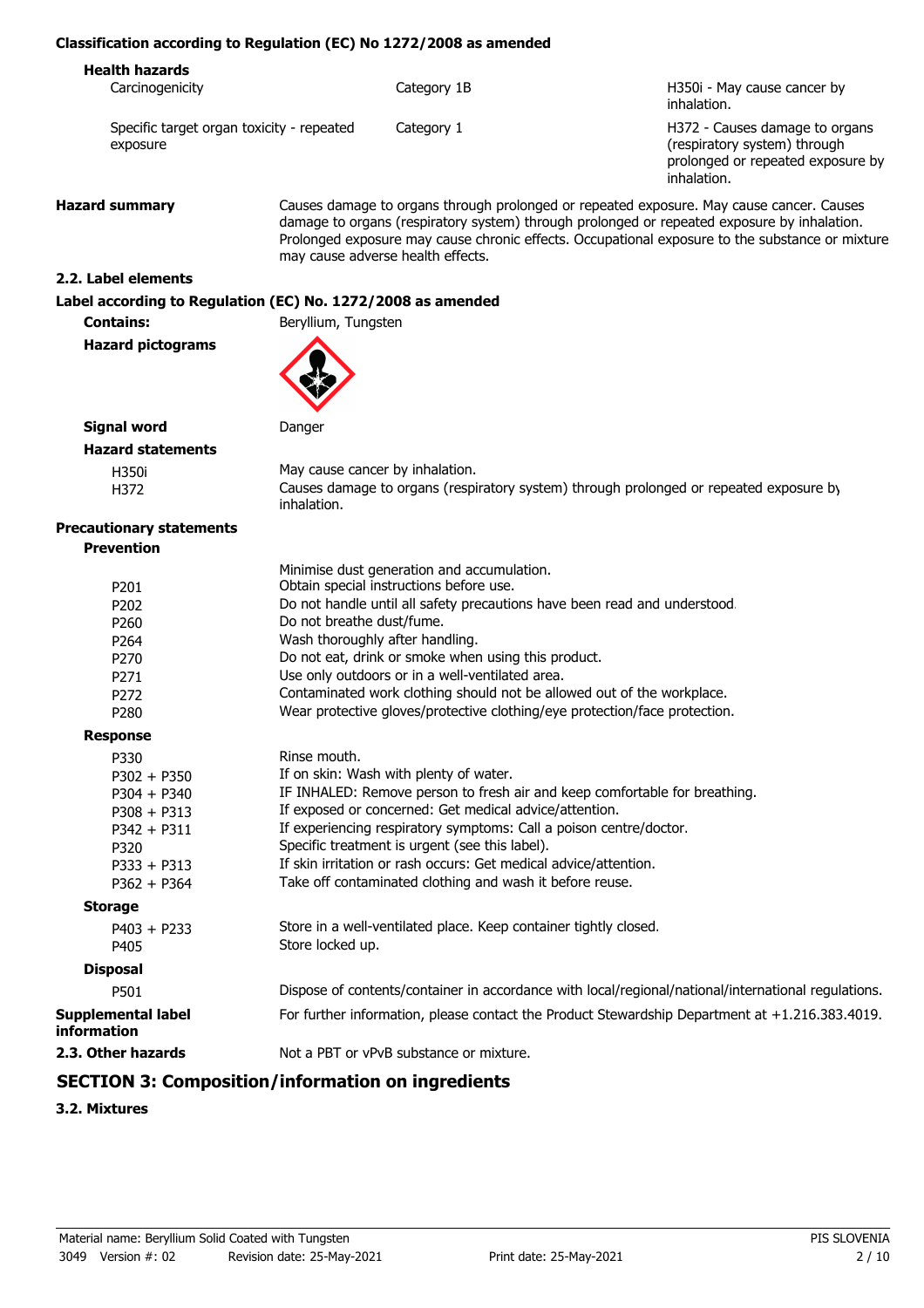| <b>General information</b><br><b>Chemical name</b> |                          | %         | No.                    | CAS-No. / EC REACH Registration No. Index No.                                         |              | <b>Notes</b> |
|----------------------------------------------------|--------------------------|-----------|------------------------|---------------------------------------------------------------------------------------|--------------|--------------|
| Beryllium                                          |                          | $88 - 92$ | 7440-41-7<br>231-150-7 | 01-2119487146-32-0000                                                                 | 004-001-00-7 | #            |
|                                                    |                          |           |                        | Classification: Skin Sens. 1; H317, STOT SE 3; H335, Carc. 1B; H350i, STOT RE 1; H372 |              |              |
| Tungsten                                           |                          | $8 - 12$  | 7440-33-7<br>231-143-9 |                                                                                       | -            |              |
|                                                    | <b>Classification: -</b> |           |                        |                                                                                       |              |              |

## **SECTION 4: First aid measures**

| <b>General information</b>                                                                 | If exposed or concerned: get medical attention/advice. Wash contaminated clothing before reuse.<br>As supplied, there is no immediate medical risk with beryllium products in article form. First aid<br>measures provided are related to particulate containing beryllium.                                                                                                                                                                                                                                                                                                                                                                                                                                                                                                                                                                                                                                                                                                                                                                                                                                                                                                                                                                                                                                                                                                                                                                                                                                                                                  |
|--------------------------------------------------------------------------------------------|--------------------------------------------------------------------------------------------------------------------------------------------------------------------------------------------------------------------------------------------------------------------------------------------------------------------------------------------------------------------------------------------------------------------------------------------------------------------------------------------------------------------------------------------------------------------------------------------------------------------------------------------------------------------------------------------------------------------------------------------------------------------------------------------------------------------------------------------------------------------------------------------------------------------------------------------------------------------------------------------------------------------------------------------------------------------------------------------------------------------------------------------------------------------------------------------------------------------------------------------------------------------------------------------------------------------------------------------------------------------------------------------------------------------------------------------------------------------------------------------------------------------------------------------------------------|
| 4.1. Description of first aid measures                                                     |                                                                                                                                                                                                                                                                                                                                                                                                                                                                                                                                                                                                                                                                                                                                                                                                                                                                                                                                                                                                                                                                                                                                                                                                                                                                                                                                                                                                                                                                                                                                                              |
| <b>Inhalation</b>                                                                          | If symptoms develop move victim to fresh air. For breathing difficulties, oxygen may be necessary.<br>Breathing difficulty caused by inhalation of particulate requires immediate removal to fresh air. If<br>breathing has stopped, perform artificial respiration and obtain medical help.                                                                                                                                                                                                                                                                                                                                                                                                                                                                                                                                                                                                                                                                                                                                                                                                                                                                                                                                                                                                                                                                                                                                                                                                                                                                 |
| <b>Skin contact</b>                                                                        | Take off contaminated clothing and wash before reuse. Thoroughly wash skin cuts or wounds to<br>remove all particulate debris from the wound. Seek medical attention for wounds that cannot be<br>thoroughly cleansed. Treat skin cuts and wounds with standard first aid practices such as<br>cleansing, disinfecting and covering to prevent wound infection and contamination before<br>continuing work. Obtain medical help for persistent irritation. Material accidentally implanted or<br>lodged under the skin must be removed.                                                                                                                                                                                                                                                                                                                                                                                                                                                                                                                                                                                                                                                                                                                                                                                                                                                                                                                                                                                                                      |
| <b>Eye contact</b>                                                                         | Immediately flush eyes with plenty of water for at least 15 minutes, lifting lower and upper eyelids<br>occasionally. Get medical attention if symptoms persist.                                                                                                                                                                                                                                                                                                                                                                                                                                                                                                                                                                                                                                                                                                                                                                                                                                                                                                                                                                                                                                                                                                                                                                                                                                                                                                                                                                                             |
| <b>Ingestion</b>                                                                           | If swallowed, seek medical advice immediately and show this container or label. Induce vomiting<br>immediately as directed by medical personnel. Never give anything by mouth to an unconscious<br>person.                                                                                                                                                                                                                                                                                                                                                                                                                                                                                                                                                                                                                                                                                                                                                                                                                                                                                                                                                                                                                                                                                                                                                                                                                                                                                                                                                   |
| 4.2. Most important<br>symptoms and effects, both<br>acute and delayed                     | May cause allergic skin reaction. May cause allergic respiratory reaction. Coughing. Prolonged<br>exposure may cause chronic effects.                                                                                                                                                                                                                                                                                                                                                                                                                                                                                                                                                                                                                                                                                                                                                                                                                                                                                                                                                                                                                                                                                                                                                                                                                                                                                                                                                                                                                        |
| 4.3. Indication of any<br>immediate medical attention<br>and special treatment<br>needed   | Provide general supportive measures and treat symptomatically. Keep victim under observation.<br>Symptoms may be delayed. Treatment of Chronic Beryllium Disease: There is no known treatment<br>which will cure chronic beryllium disease. Prednisone or other corticosteroids are the most specific<br>treatment currently available. They are directed at suppressing the immunological reaction and can<br>be effective in diminishing signs and symptoms of chronic beryllium disease. In cases where<br>steroid therapy has had only partial or minimal effectiveness, other immunosuppressive agents,<br>such as cyclophosphamide, cyclosporine, or methotrexate, have been used. In view of the<br>potential side effects of all the immunosuppressive medications, including steroids such as<br>prednisone, they should be used only under the direct care of a physician. Other treatment, such as<br>oxygen, inhaled steroids or bronchodilators, may be prescribed by some physicians and can be<br>effective in selected cases. In general, treatment is reserved for cases with significant symptoms<br>and/or significant loss of lung function. The decision about when and with what medication to<br>treat is a judgment situation for individual physicians.<br>In their 2014 official statement on the Diagnosis and Management of Beryllium Sensitivity and<br>Chronic Beryllium Disease, the American Thoracic Society states that "it seems prudent for workers<br>with BeS to avoid all future occupational exposure to beryllium." |
| <b>SECTION 5: Firefighting measures</b>                                                    |                                                                                                                                                                                                                                                                                                                                                                                                                                                                                                                                                                                                                                                                                                                                                                                                                                                                                                                                                                                                                                                                                                                                                                                                                                                                                                                                                                                                                                                                                                                                                              |
| <b>General fire hazards</b>                                                                | No unusual fire or explosion hazards noted.                                                                                                                                                                                                                                                                                                                                                                                                                                                                                                                                                                                                                                                                                                                                                                                                                                                                                                                                                                                                                                                                                                                                                                                                                                                                                                                                                                                                                                                                                                                  |
| 5.1. Extinguishing media<br>Suitable extinguishing<br>media                                | Powder. Dry sand. Use extinguishing measures that are appropriate to local circumstances and the<br>surrounding environment. The product is non-combustible.                                                                                                                                                                                                                                                                                                                                                                                                                                                                                                                                                                                                                                                                                                                                                                                                                                                                                                                                                                                                                                                                                                                                                                                                                                                                                                                                                                                                 |
| <b>Unsuitable extinguishing</b><br>media                                                   | Do not use water to extinguish fires around operations involving molten metal due to the potential<br>for steam explosions.                                                                                                                                                                                                                                                                                                                                                                                                                                                                                                                                                                                                                                                                                                                                                                                                                                                                                                                                                                                                                                                                                                                                                                                                                                                                                                                                                                                                                                  |
| 5.2. Special hazards arising<br>from the substance or<br>mixture                           | During fire, gases hazardous to health may be formed.                                                                                                                                                                                                                                                                                                                                                                                                                                                                                                                                                                                                                                                                                                                                                                                                                                                                                                                                                                                                                                                                                                                                                                                                                                                                                                                                                                                                                                                                                                        |
| 5.3. Advice for firefighters<br><b>Special protective</b><br>equipment for<br>firefighters | Firefighters should wear full protective clothing including self contained breathing apparatus.                                                                                                                                                                                                                                                                                                                                                                                                                                                                                                                                                                                                                                                                                                                                                                                                                                                                                                                                                                                                                                                                                                                                                                                                                                                                                                                                                                                                                                                              |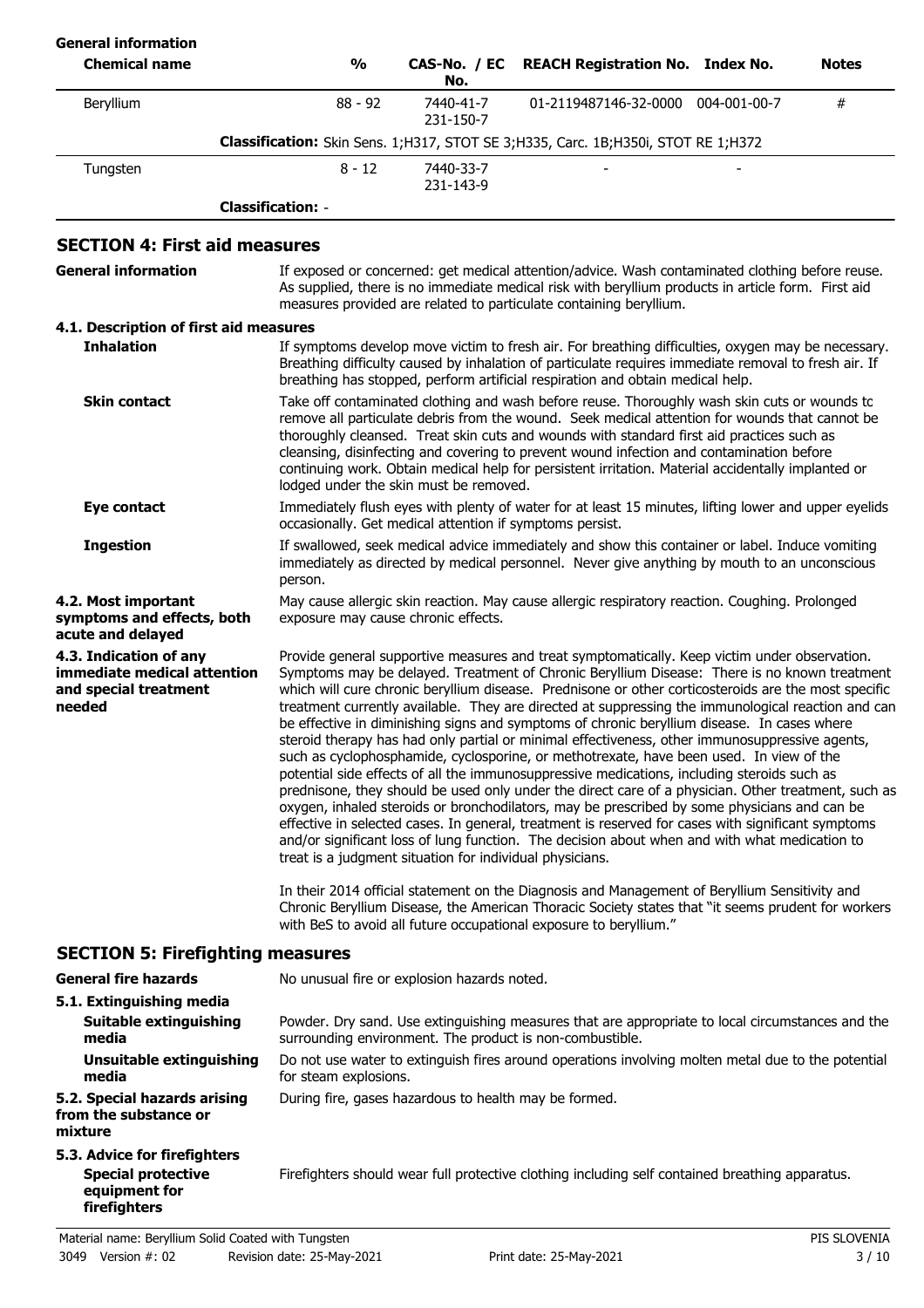| <b>Special firefighting</b>                                                                                                                                                                                | Move containers from fire area if you can do so without risk. Use water spray to cool unopened |  |
|------------------------------------------------------------------------------------------------------------------------------------------------------------------------------------------------------------|------------------------------------------------------------------------------------------------|--|
| procedures                                                                                                                                                                                                 | containers. Water runoff can cause environmental damage.                                       |  |
| Pressure-demand self-contained breathing apparatus must be worn by firefighters or any other<br><b>Specific methods</b><br>persons potentially exposed to the particulate released during or after a fire. |                                                                                                |  |

# **SECTION 6: Accidental release measures**

## **6.1. Personal precautions, protective equipment and emergency procedures**

| For non-emergency<br>personnel                               | Keep unnecessary personnel away. Keep people away from and upwind of spill/leak. Wear<br>appropriate protective equipment and clothing during clean-up. Ensure adequate ventilation. Local<br>authorities should be advised if significant spillages cannot be contained. For personal protection,<br>see section 8 of the PIS.<br>In solid form this material poses no special clean-up problems. |
|--------------------------------------------------------------|----------------------------------------------------------------------------------------------------------------------------------------------------------------------------------------------------------------------------------------------------------------------------------------------------------------------------------------------------------------------------------------------------|
| For emergency<br>responders                                  | Keep unnecessary personnel away. Use personal protection recommended in Section 8 of the PIS.                                                                                                                                                                                                                                                                                                      |
| 6.2. Environmental<br>precautions                            | In the event of a spill or accidental release, notify relevant authorities in accordance with all<br>applicable regulations. Avoid release to the environment. Prevent further leakage or spillage if safe<br>to do so. Avoid discharge into drains, water courses or onto the ground.                                                                                                             |
| 6.3. Methods and material for<br>containment and cleaning up | This product is miscible in water. Clean up in accordance with all applicable requlations. Stop the<br>flow of material, if this is without risk. Following product recovery, flush area with water. Put<br>material in suitable, covered, labeled containers.                                                                                                                                     |
| 6.4. Reference to other<br>sections                          | For personal protection, see section 8 of the PIS. For waste disposal, see section 13 of the PIS.                                                                                                                                                                                                                                                                                                  |

## **SECTION 7: Handling and storage**

| 7.1. Precautions for safe<br>handling                                          | Obtain special instructions before use. Do not handle until all safety precautions have been read<br>and understood. Minimise dust generation and accumulation. Do not breathe dust/fume.<br>Contaminated work clothing must not be allowed out of the workplace. Wear protective<br>gloves/protective clothing/eye protection/face protection. Wear respiratory protection. Avoid<br>prolonged exposure. When using, do not eat, drink or smoke. Should be handled in closed systems,<br>if possible. Provide adequate ventilation. Wear appropriate personal protective equipment. Wash<br>thoroughly after handling. Observe good industrial hygiene practices. |
|--------------------------------------------------------------------------------|--------------------------------------------------------------------------------------------------------------------------------------------------------------------------------------------------------------------------------------------------------------------------------------------------------------------------------------------------------------------------------------------------------------------------------------------------------------------------------------------------------------------------------------------------------------------------------------------------------------------------------------------------------------------|
| 7.2. Conditions for safe<br>storage, including any<br><i>incompatibilities</i> | Keep locked-up. Store away from incompatible materials (see Section 10 of the PIS). Avoid contact<br>with acids and alkalies. Avoid contact with oxidising agents.                                                                                                                                                                                                                                                                                                                                                                                                                                                                                                 |
| 7.3. Specific end use(s)                                                       | Not available.                                                                                                                                                                                                                                                                                                                                                                                                                                                                                                                                                                                                                                                     |

# **SECTION 8: Exposure controls/personal protection**

## **8.1. Control parameters**

## **Occupational exposure limits**

**Slovenia. CMR. Protection of workers from exposure to carcinogen and mutagen agents (ULRS 101/2005, as amended)**

| <b>Material</b>                                                                  | <b>Type</b> | <b>Value</b>                                                                                                  |                     |
|----------------------------------------------------------------------------------|-------------|---------------------------------------------------------------------------------------------------------------|---------------------|
| Beryllium Solid Coated with<br>Tungsten                                          | <b>TWA</b>  | $0,002 \text{ mg/m}$                                                                                          |                     |
| <b>Components</b>                                                                | <b>Type</b> | <b>Value</b>                                                                                                  |                     |
| Beryllium (CAS 7440-41-7)                                                        | <b>TWA</b>  | $0,002 \text{ mg/m}$                                                                                          |                     |
|                                                                                  |             | Slovenia. OELs. Regulations concerning protection of workers against risks due to exposure to chemicals while |                     |
| working (Official Gazette of the Republic of Slovenia)<br><b>Material</b>        | <b>Type</b> | Value                                                                                                         | Form                |
| Beryllium Solid Coated with<br>Tungsten                                          | <b>TWA</b>  | $0,002 \text{ mg/m}$                                                                                          | Inhalable fraction. |
| EU. OELs, Directive 2004/37/EC on carcinogen and mutagens from Annex III, Part A |             |                                                                                                               |                     |
| <b>Components</b>                                                                | <b>Type</b> | Value                                                                                                         | Form                |

**Biological limit values** No biological exposure limits noted for the ingredient(s).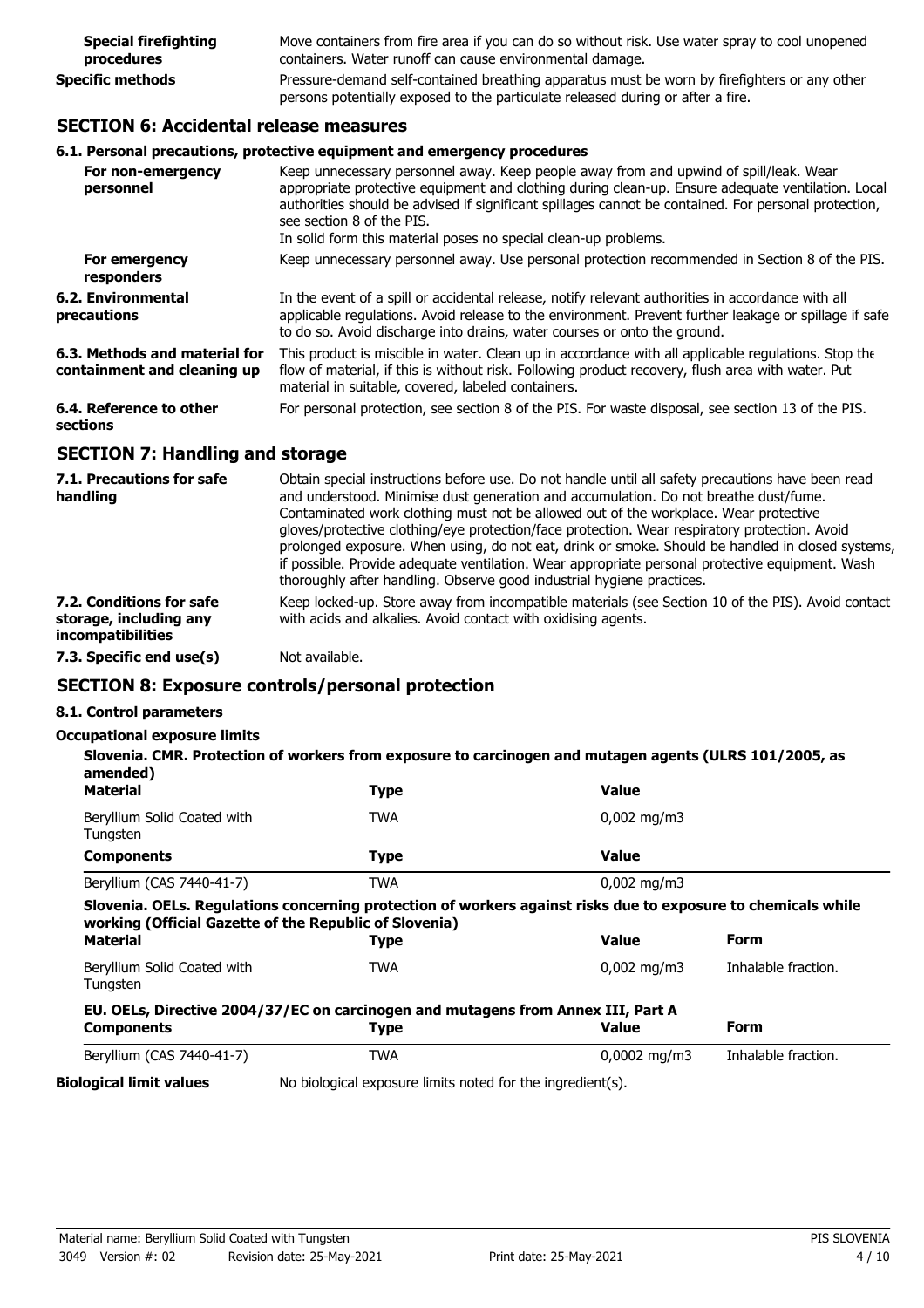| <b>Recommended monitoring</b> |  |
|-------------------------------|--|
| procedures                    |  |

VENTILATION: Good general ventilation (typically 10 air changes per hour) should be used. Ventilation rates should be matched to conditions. If applicable, use process enclosures, local exhaust ventilation, or other engineering controls to maintain airborne levels below recommended exposure limits. If exposure limits have not been established, maintain airborne levels to an acceptable level.

Whenever possible, the use of local exhaust ventilation or other engineering controls is the preferred method of controlling exposure to airborne particulate. Where utilized, exhaust inlets to the ventilation system must be positioned as close as possible to the source of airborne generation. Avoid disruption of the airflow in the area of a local exhaust inlet by equipment such as a man-cooling fan. Check ventilation equipment regularly to ensure it is functioning properly. Provide training on the use and operation of ventilation to all users. Use qualified professionals to design and install ventilation systems.

WET METHODS: Machining operations are usually performed under a liquid lubricant/coolant flood which assists in reducing airborne particulate. However, the cycling through of machine coolant containing finely divided particulate in suspension can result in the concentration building to a point where the particulate may become airborne during use. Certain processes such as sanding and grinding may require complete hooded containment and local exhaust ventilation. Prevent coolant from splashing onto floor areas, external structures or operators' clothing. Utilize a coolant filtering system to remove particulate from the coolant.

WORK PRACTICES: Develop work practices and procedures that prevent particulate from coming in contact with worker skin, hair, or personal clothing. If work practices and/or procedures are ineffective in controlling airborne exposure or visual particulate from deposition on skin, hair, or clothing, provide appropriate cleaning/washing facilities. Procedures should be written that clearly communicate the facility's requirements for protective clothing and personal hygiene. These clothing and personal hygiene requirements help keep particulate from being spread to non-production areas or from being taken home by the worker. Never use compressed air to clean work clothing or other surfaces.

Fabrication processes may leave a residue of particulate on the surface of parts, products or equipment that could result in employee exposure during subsequent material handling activities. As necessary, clean loose particulate from parts between processing steps. As a standard hygiene practice, wash hands before eating or smoking.

HOUSEKEEPING: Use vacuum and wet cleaning methods for particulate removal from surfaces. Be certain to de-energize electrical systems, as necessary, before beginning wet cleaning. Use vacuum cleaners with high efficiency particulate air (HEPA). Do not use compressed air, brooms, or conventional vacuum cleaners to remove particulate from surfaces as this activity can result in elevated exposures to airborne particulate. Follow the manufacturer's instructions when performing maintenance on HEPA filtered vacuums used to clean hazardous materials. Follow standard monitoring procedures.

| Derived no effect levels<br>(DNELs)                  | Not available. |
|------------------------------------------------------|----------------|
| <b>Predicted no effect</b><br>concentrations (PNECs) | Not available. |

**8.2. Exposure controls Appropriate engineering**

**controls**

Good general ventilation should be used. Ventilation rates should be matched to conditions. If applicable, use process enclosures, local exhaust ventilation, or other engineering controls to maintain airborne levels below recommended exposure limits. If exposure limits have not been established, maintain airborne levels to an acceptable level. Ensure adequate ventilation, especially in confined areas. **Individual protection measures, such as personal protective equipment**

#### Use personal protective equipment as required. Personal protection equipment should be chosen according to the CEN standards and in discussion with the supplier of the personal protective equipment. **General information** Wear approved safety glasses, goggles, face shield and/or welder's helmet when risk of eye injury is present, particularly during operations that generate dust, mist or fume. **Eye/face protection Skin protection**

Wear appropriate chemical resistant gloves. Wear gloves to prevent contact with particulate or solutions. Wear gloves to prevent metal cuts and skin abrasions during handling. **- Hand protection**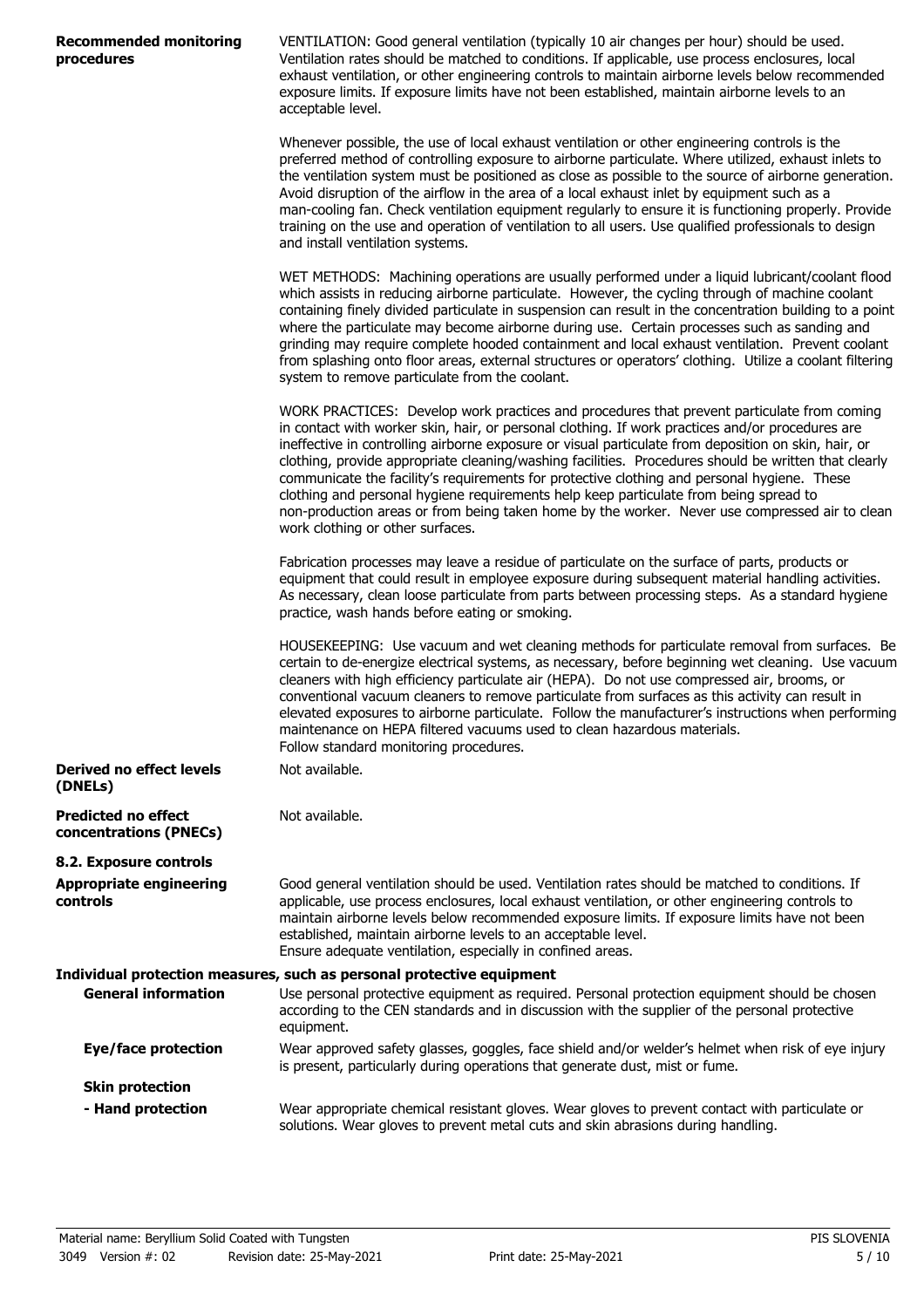| - Other                                   | Use of an impervious apron is recommended. Personal protection equipment should be chosen<br>according to the CEN standards and in discussion with the supplier of the personal protective<br>equipment. Protective overgarments or work clothing must be worn by persons who may become<br>contaminated with particulate during activities. Skin contact with this material may cause, in some<br>sensitive individuals, an allergic dermal response. Particulate that becomes lodged under the skin<br>has the potential to induce sensitization and skin lesions.                                                                                                                                                                                                                                                                                                                                         |
|-------------------------------------------|--------------------------------------------------------------------------------------------------------------------------------------------------------------------------------------------------------------------------------------------------------------------------------------------------------------------------------------------------------------------------------------------------------------------------------------------------------------------------------------------------------------------------------------------------------------------------------------------------------------------------------------------------------------------------------------------------------------------------------------------------------------------------------------------------------------------------------------------------------------------------------------------------------------|
| <b>Respiratory protection</b>             | When workers are facing concentrations above the exposure limit they must use appropriate<br>certified respirators. When airborne exposures exceed or have the potential to exceed the<br>occupational exposure limits, approved respirators must be used as specified by an Industrial<br>Hygienist or other qualified professional. Respirator users must be medically evaluated to determine<br>if they are physically capable of wearing a respirator. Quantitative and/or qualitative fit testing and<br>respirator training must be satisfactorily completed by all personnel prior to respirator use. Users of<br>tight fitting respirators must be clean shaven on those areas of the face where the respirator seal<br>contacts the face. Use pressure-demand airline respirators when performing jobs with high<br>potential exposures such as changing filters in a baghouse air cleaning device. |
| <b>Thermal hazards</b>                    | Not applicable.                                                                                                                                                                                                                                                                                                                                                                                                                                                                                                                                                                                                                                                                                                                                                                                                                                                                                              |
| <b>Hygiene measures</b>                   | Observe any medical surveillance requirements. Always observe good personal hygiene measures,<br>such as washing after handling the material and before eating, drinking, and/or smoking. Routinely<br>wash work clothing and protective equipment to remove contaminants.                                                                                                                                                                                                                                                                                                                                                                                                                                                                                                                                                                                                                                   |
| <b>Environmental exposure</b><br>controls | Environmental manager must be informed of all major releases.                                                                                                                                                                                                                                                                                                                                                                                                                                                                                                                                                                                                                                                                                                                                                                                                                                                |

# **SECTION 9: Physical and chemical properties**

# **9.1. Information on basic physical and chemical properties**

| Appearance                                           |                                                                                                            |
|------------------------------------------------------|------------------------------------------------------------------------------------------------------------|
| <b>Physical state</b>                                | Solid.                                                                                                     |
| <b>Form</b>                                          | Solid. Various shapes.                                                                                     |
| Colour                                               | Grey                                                                                                       |
| <b>Odour</b>                                         | None.                                                                                                      |
| <b>Odour threshold</b>                               | Not applicable.                                                                                            |
| pH                                                   | Not applicable                                                                                             |
| <b>Melting point/freezing point</b>                  | 1287 °C (2348,6 °F) estimated / 1287 °C (2348,6 °F)<br>1287 °C (2348,6 °F) / 1287 °C (2348,6 °F) estimated |
| Initial boiling point and<br>boiling range           | 2970 °C (5378 °F)                                                                                          |
|                                                      | 2970 °C (5378 °F) estimated                                                                                |
| <b>Flash point</b>                                   | Not applicable                                                                                             |
| <b>Evaporation rate</b>                              | Not applicable.                                                                                            |
| <b>Flammability (solid, gas)</b>                     | Not applicable.                                                                                            |
| <b>Upper/lower flammability or explosive limits</b>  |                                                                                                            |
| <b>Flammability limit - lower</b><br>(%)             | Not applicable                                                                                             |
| <b>Flammability limit - lower</b><br>(%) temperature | Not applicable                                                                                             |
| <b>Flammability limit -</b><br>upper $(% )$          | Not applicable                                                                                             |
| <b>Flammability limit -</b><br>upper (%) temperature | Not applicable                                                                                             |
| <b>Explosive limit - lower (</b><br>%)               | Not applicable.                                                                                            |
| <b>Explosive limit - upper</b><br>(9/6)              | Not applicable.                                                                                            |
| <b>Vapour pressure</b>                               | 6,67 hPa estimated                                                                                         |
| <b>Vapour density</b>                                | Not applicable                                                                                             |
| <b>Relative density</b>                              | Not applicable.                                                                                            |
| Solubility(ies)                                      |                                                                                                            |
| Solubility (water)                                   | Not applicable.                                                                                            |
| <b>Partition coefficient</b><br>(n-octanol/water)    | Not applicable.                                                                                            |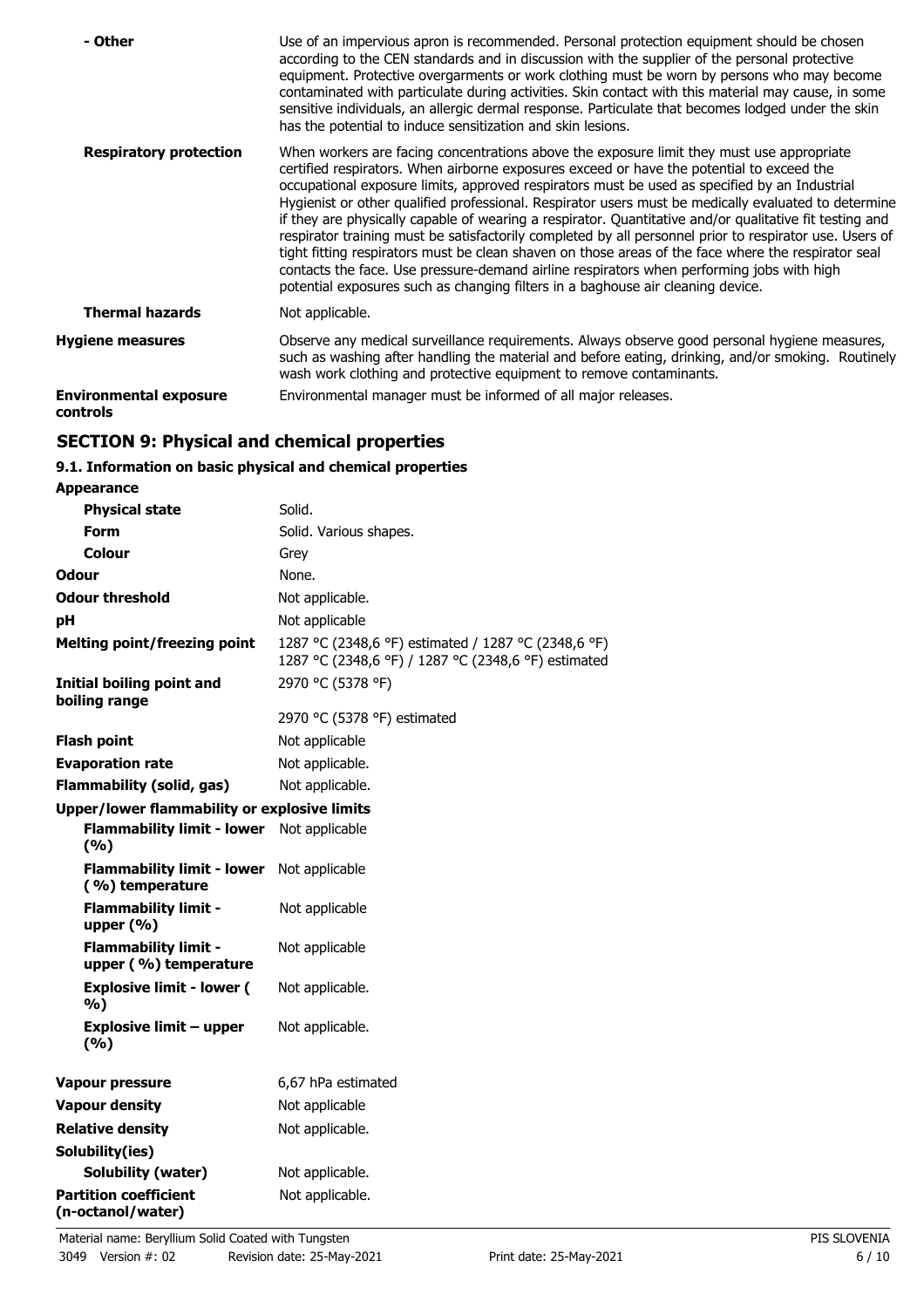| Not applicable.        |
|------------------------|
| Not applicable.        |
| Not applicable.        |
| Not explosive.         |
| Not oxidising.         |
|                        |
| 1,85 g/cm3 2 estimated |
| Not applicable         |
| Be , W                 |
| $9.01$ g/mol           |
| 1,85 estimated         |
|                        |

# **SECTION 10: Stability and reactivity**

| 10.1. Reactivity                            | The product is stable and non-reactive under normal conditions of use, storage and transport.                  |
|---------------------------------------------|----------------------------------------------------------------------------------------------------------------|
| 10.2. Chemical stability                    | Material is stable under normal conditions.                                                                    |
| 10.3. Possibility of hazardous<br>reactions | Hazardous polymerisation does not occur.                                                                       |
| 10.4. Conditions to avoid                   | Contact with incompatible materials.                                                                           |
| 10.5. Incompatible materials                | Acids. Caustics. Chlorinated hydrocarbons. Chlorine. Fluorine. Strong acids, alkalies and oxidizing<br>agents. |
| 10.6. Hazardous<br>decomposition products   | No hazardous decomposition products are known.                                                                 |

# **SECTION 11: Toxicological information**

| <b>General information</b>                            | Occupational exposure to the substance or mixture may cause adverse effects.                                                        |
|-------------------------------------------------------|-------------------------------------------------------------------------------------------------------------------------------------|
| <b>Information on likely routes of exposure</b>       |                                                                                                                                     |
| <b>Inhalation</b>                                     | Prolonged inhalation may be harmful. May cause damage to organs (respiratory system) through<br>prolonged or repeated exposure.     |
| <b>Skin contact</b>                                   | Not likely, due to the form of the product.                                                                                         |
| Eye contact                                           | Not likely, due to the form of the product.                                                                                         |
| <b>Ingestion</b>                                      | Not likely, due to the form of the product.                                                                                         |
| <b>Symptoms</b>                                       | Coughing. Respiratory disorder.                                                                                                     |
| 11.1. Information on toxicological effects            |                                                                                                                                     |
| <b>Acute toxicity</b>                                 | Based on available data, the classification criteria are not met.                                                                   |
| <b>Skin corrosion/irritation</b>                      | Not likely, due to the form of the product.                                                                                         |
| Serious eye damage/eye<br>irritation                  | Not likely, due to the form of the product.                                                                                         |
| <b>Respiratory sensitisation</b>                      | May cause damage to organs (respiratory system) through prolonged or repeated exposure.                                             |
| <b>Skin sensitisation</b>                             | Not a skin sensitiser.                                                                                                              |
| <b>Germ cell mutagenicity</b>                         | Not classified.                                                                                                                     |
| Carcinogenicity                                       | Cancer hazard.                                                                                                                      |
|                                                       | <b>IARC Monographs. Overall Evaluation of Carcinogenicity</b>                                                                       |
| Beryllium (CAS 7440-41-7)<br>amended)                 | 1 Carcinogenic to humans.<br>Slovenia. CMR. Protection of workers from exposure to carcinogen and mutagen agents (ULRS 101/2005, as |
| Beryllium (CAS 7440-41-7)                             | Carcinogenic, Category 1B.                                                                                                          |
| <b>Reproductive toxicity</b>                          | Due to partial or complete lack of data the classification is not possible.                                                         |
| Specific target organ toxicity<br>- single exposure   | Not classified.                                                                                                                     |
| Specific target organ toxicity<br>- repeated exposure | May cause damage to organs (respiratory system) through prolonged or repeated exposure.                                             |
| <b>Aspiration hazard</b>                              | Not an aspiration hazard.                                                                                                           |
| <b>Mixture versus substance</b><br>information        | No information available.                                                                                                           |
| <b>Other information</b>                              | Symptoms may be delayed.                                                                                                            |
|                                                       |                                                                                                                                     |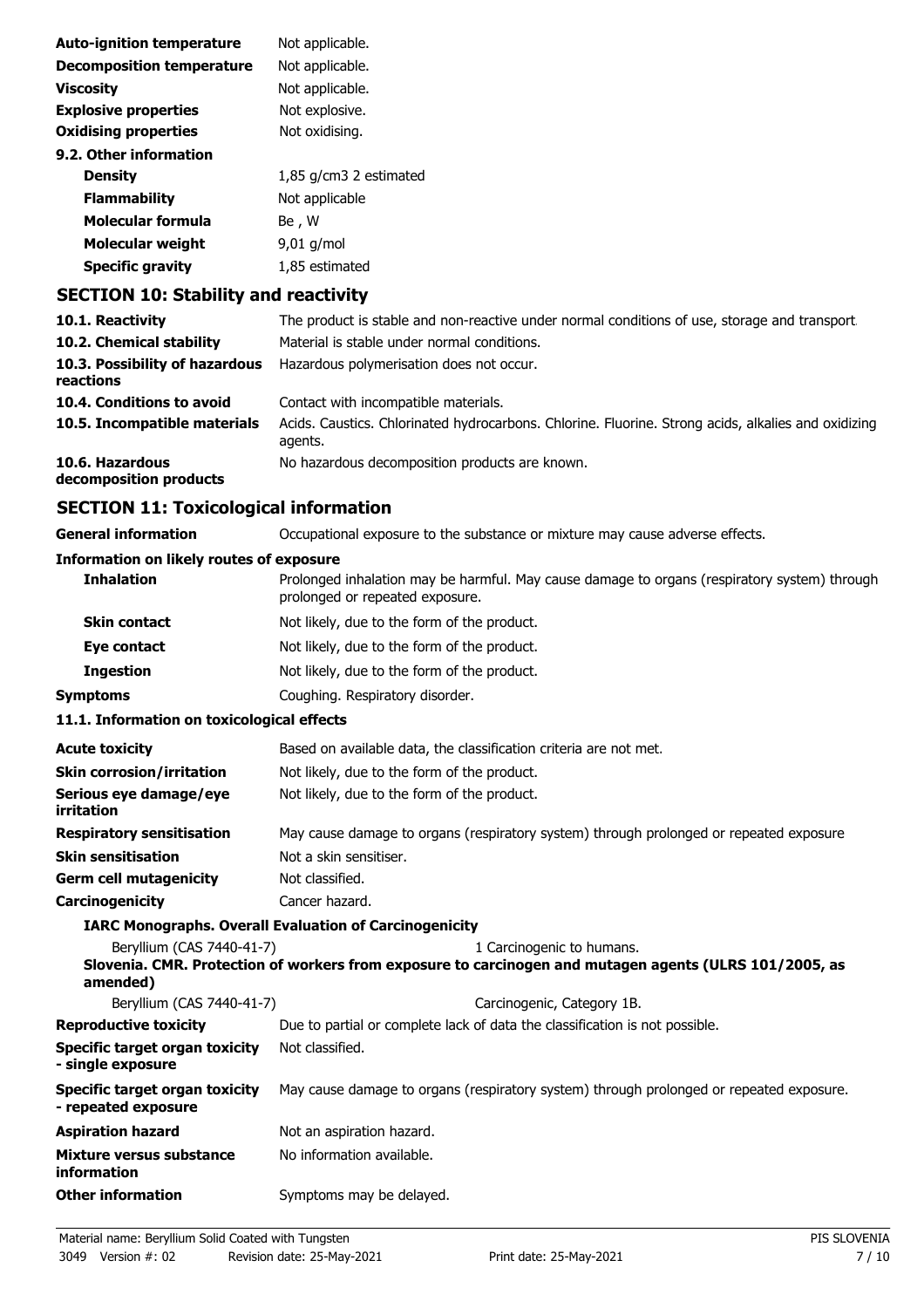# **SECTION 12: Ecological information**

| 12.1. Toxicity                                            | The product is not classified as environmentally hazardous.                                                                                                                                |
|-----------------------------------------------------------|--------------------------------------------------------------------------------------------------------------------------------------------------------------------------------------------|
| 12.2. Persistence and<br>degradability                    | No data is available on the degradability of this product.                                                                                                                                 |
| 12.3. Bioaccumulative<br>potential                        | No data available.                                                                                                                                                                         |
| <b>Partition coefficient</b><br>n-octanol/water (log Kow) | Not available.                                                                                                                                                                             |
| <b>Bioconcentration factor (BCF)</b>                      | Not available.                                                                                                                                                                             |
| 12.4. Mobility in soil                                    | No data available.                                                                                                                                                                         |
| 12.5. Results of PBT and<br><b>vPvB</b> assessment        | Not a PBT or vPvB substance or mixture.                                                                                                                                                    |
| 12.6. Other adverse effects                               | No other adverse environmental effects (e.g. ozone depletion, photochemical ozone creation<br>potential, endocrine disruption, global warming potential) are expected from this component. |

# **SECTION 13: Disposal considerations**

## **13.1. Waste treatment methods**

| <b>Residual waste</b>                  | Dispose of in accordance with local regulations. Empty containers or liners may retain some product<br>residues. This material and its container must be disposed of in a safe manner (see: Disposal<br>instructions).                                                                                                                                                                                                                   |
|----------------------------------------|------------------------------------------------------------------------------------------------------------------------------------------------------------------------------------------------------------------------------------------------------------------------------------------------------------------------------------------------------------------------------------------------------------------------------------------|
| <b>Contaminated packaging</b>          | Empty containers should be taken to an approved waste handling site for recycling or disposal.<br>Since emptied containers may retain product residue, follow label warnings even after container is<br>emptied.                                                                                                                                                                                                                         |
| EU waste code                          | The Waste code should be assigned in discussion between the user, the producer and the waste<br>disposal company. Waste codes should be assigned by the user based on the application for which<br>the product was used.                                                                                                                                                                                                                 |
| <b>Disposal</b><br>methods/information | Collect and reclaim or dispose in sealed containers at licensed waste disposal site. Dispose of<br>contents/container in accordance with local/regional/national/international regulations. Material<br>should be recycled if possible. Disposal recommendations are based on material as supplied.<br>Disposal must be in accordance with current applicable laws and regulations, and material<br>characteristics at time of disposal. |
| <b>Special precautions</b>             | Dispose in accordance with all applicable regulations.                                                                                                                                                                                                                                                                                                                                                                                   |

# **SECTION 14: Transport information**

## **ADR**

14.1. - 14.6.: Not regulated as dangerous goods.

## **RID**

14.1. - 14.6.: Not regulated as dangerous goods.

## **ADN**

14.1. - 14.6.: Not regulated as dangerous goods.

# **IATA**

14.1. - 14.6.: Not regulated as dangerous goods.

## **IMDG**

14.1. - 14.6.: Not regulated as dangerous goods.

# **SECTION 15: Regulatory information**

**15.1. Safety, health and environmental regulations/legislation specific for the substance or mixture**

## **EU regulations**

**Regulation (EC) No. 1005/2009 on substances that deplete the ozone layer, Annex I and II, as amended** Not listed.

**Regulation (EU) 2019/1021 On persistent organic pollutants (recast), as amended**

## Not listed.

**Regulation (EU) No. 649/2012 concerning the export and import of dangerous chemicals, Annex I, Part 1 as amended**

## Not listed.

**Regulation (EU) No. 649/2012 concerning the export and import of dangerous chemicals, Annex I, Part 2 as amended**

Not listed.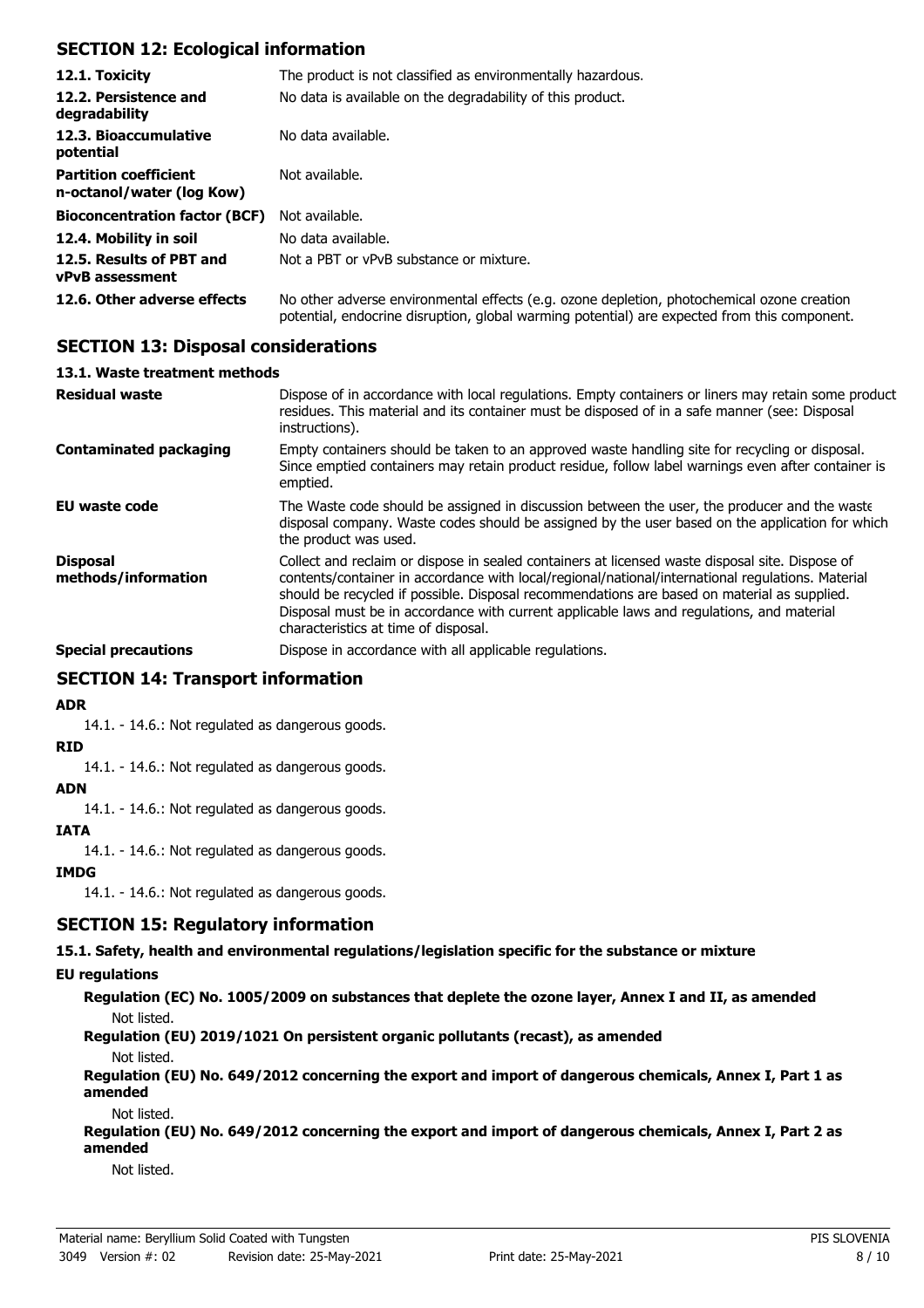**Regulation (EU) No. 649/2012 concerning the export and import of dangerous chemicals, Annex I, Part 3 as amended**

Not listed.

- **Regulation (EU) No. 649/2012 concerning the export and import of dangerous chemicals, Annex V as amended** Not listed.
- **Regulation (EC) No. 166/2006 Annex II Pollutant Release and Transfer Registry, as amended** Not listed.
- **Regulation (EC) No. 1907/2006, REACH Article 59(10) Candidate List as currently published by ECHA** Not listed.

## **Authorisations**

**Regulation (EC) No. 1907/2006, REACH Annex XIV Substances subject to authorization, as amended** Not listed.

## **Restrictions on use**

**Regulation (EC) No. 1907/2006, REACH Annex XVII Substances subject to restriction on marketing and use as amended**

Beryllium (CAS 7440-41-7)

```
Directive 2004/37/EC: on the protection of workers from the risks related to exposure to carcinogens and
mutagens at work, as amended.
```
Beryllium (CAS 7440-41-7)

## **Other EU regulations**

|                                     | Directive 2012/18/EU on major accident hazards involving dangerous substances, as amended                                                                                                                                                                                                                                                                 |
|-------------------------------------|-----------------------------------------------------------------------------------------------------------------------------------------------------------------------------------------------------------------------------------------------------------------------------------------------------------------------------------------------------------|
| Beryllium (CAS 7440-41-7)           |                                                                                                                                                                                                                                                                                                                                                           |
| <b>Other regulations</b>            | The product is classified and labelled in accordance with Regulation (EC) 1272/2008 (CLP<br>Regulation) as amended.                                                                                                                                                                                                                                       |
| <b>National regulations</b>         | Young people under 18 years old are not allowed to work with this product according to EU<br>Directive 94/33/EC on the protection of young people at work. According to Directive 92/85/EEC as<br>amended, pregnant women should not work with the product, if there is the least risk of exposure.                                                       |
|                                     | Young people under 18 years old are not allowed to work with this product according to EU<br>Directive 94/33/EC on the protection of young people at work, as amended. Follow national<br>regulation on the protection of workers from the risks of exposure to carcinogens and mutagens at<br>work, in accordance with Directive 2004/37/EC, as amended. |
| 15.2. Chemical safety<br>assessment | Chemical Safety Assessment has been carried out.                                                                                                                                                                                                                                                                                                          |

# **SECTION 16: Other information**

| <b>List of abbreviations</b>                                                           | Not available.                                                                                                                                                                                                                                      |
|----------------------------------------------------------------------------------------|-----------------------------------------------------------------------------------------------------------------------------------------------------------------------------------------------------------------------------------------------------|
| <b>References</b>                                                                      | Not available.                                                                                                                                                                                                                                      |
| <b>Information on evaluation</b><br>method leading to the<br>classification of mixture | The classification for health and environmental hazards is derived by a combination of calculatior<br>methods and test data, if available.                                                                                                          |
| <b>Full text of any H-statements</b><br>not written out in full under                  |                                                                                                                                                                                                                                                     |
| Sections 2 to 15                                                                       | H317 May cause an allergic skin reaction.<br>H335 May cause respiratory irritation.<br>H350 May cause cancer by inhalation.<br>H372 Causes damage to organs (respiratory system) through prolonged or repeated exposure.                            |
| <b>Revision information</b>                                                            | SECTION 2: Hazards identification: Prevention<br>Composition / Information on Ingredients: Ingredients<br>SECTION 8: Exposure controls/personal protection: Appropriate engineering controls<br>SECTION 16: Other information: Training information |
| <b>Training information</b>                                                            | Not available.                                                                                                                                                                                                                                      |